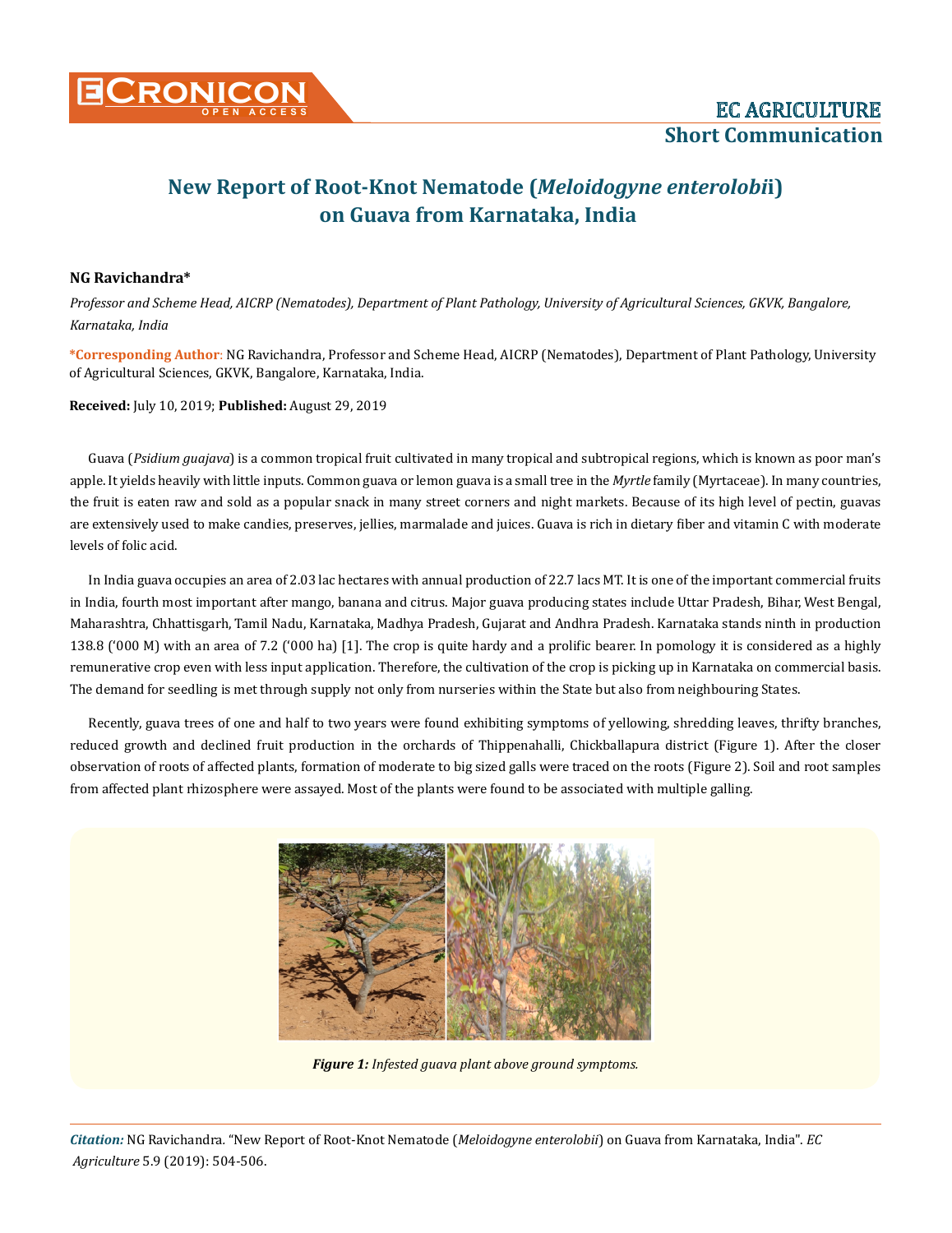

*Figure 2: Roots with knots.* 

The soil extract revealed the presence of second stage juveniles of *Meloidogyne* (351/200cc soil) and the adult female posterior cuticlar pattern observed for many specimens was similar to that observed by previous workers [2,3] indicating that the nematode associated is *M. enterolobii*. Perineal pattern resembled that of *M. enterolobii* (Figure 3), which was oval shaped with smooth striae, moderately high dorsal arch, rounded to square shaped, indistinct lateral lines, visible tail tips, conspicuous phasmids, lateral lines not prominently visible and striae on ventral was smoother.



*Figure 3: Perineal pattern of M. enterolobii.*

*Meloidogyne enterolobii* (synonym *M. mayaguensis*), an emerging species of *Meloidogyne*, is currently considered to be one of the most damaging nematode species in many countries because the nematode has a wide geographical distribution, wide host ranges and could overcome *Mi*-*1* gene resistance against *M. incognita*, *M. javanica* and *M. arenaria* in many crops [4].

*M. enterolobii* (or *M. mayaguensis*) has been reported from several countries on guava. It was first reported from Aubergine in Puerto Rico [5] and later from Africa [6], Europe [7], the United States [8], Vietnam [9], China [10] and Thailand [4].

The available literature scan reveals this as the first scientific published report of this new species on guava from Karnataka, India.

*Citation:* NG Ravichandra*.* "New Report of Root-Knot Nematode (*Meloidogyne enterolobii*) on Guava from Karnataka, India". *EC Agriculture* 5.9 (2019): 504-506.

505